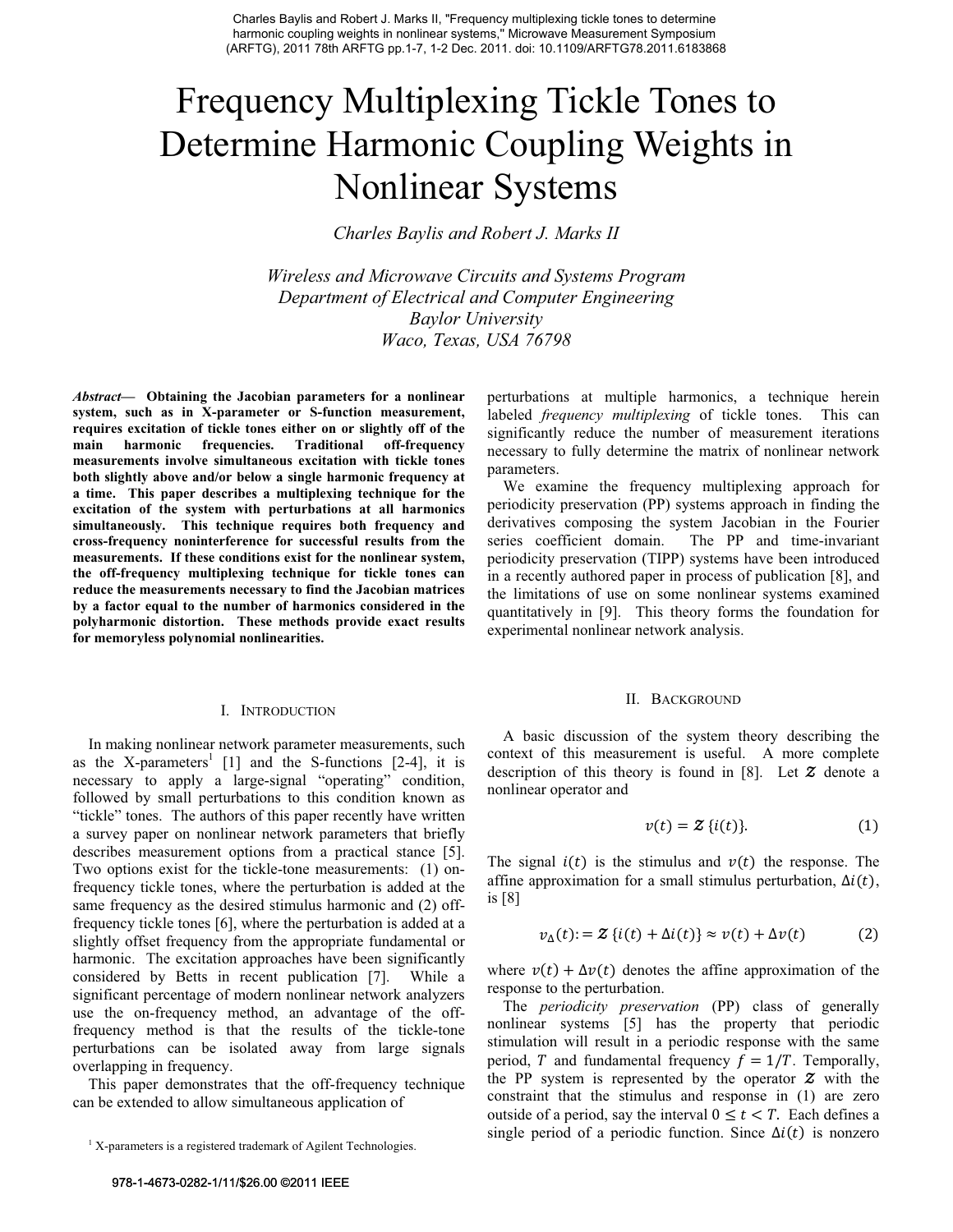only over  $0 \le t < T$ , the response perturbation in (2) can be written as

$$
\Delta v(t) = \int_0^T \frac{\partial v(t)}{\partial i(\tau)} \, \Delta i(\tau) d\tau \tag{3}
$$

Let the vector  $i_m$  denote the Fourier coefficients of the periodic signal  $\hat{\iota}(\tau) = \sum_{p=-\infty}^{\infty} i(\tau - nT)$ . That is

$$
i_m = \frac{1}{T} \int_0^T i(\tau) e^{-j2\pi mf\tau} d\tau \tag{4}
$$

and

$$
i(\tau) = \sum_{m=-\infty}^{\infty} i_m e^{j2\pi m f \tau} \Pi_T(\tau) \tag{5}
$$

where  $\Pi_T(t)$  is one for  $0 \le t < T$  and is otherwise zero. The Fourier coefficients are seen to be samples of the Fourier transform of a single period of its replication That is

$$
i_m = f I(mf). \tag{6}
$$

where

`

$$
I(v) = \int_0^T i(\tau) e^{-j2\pi vt} d\tau,
$$

Likewise, let  $v_n$  denote the Fourier coefficients of periodic replication of  $v(t)$ . Then (3), expressed in terms of Fourier series coefficients, is the harmonic cross coupling expression [8]

$$
\Delta v_n = \sum_{m=-\infty}^{\infty} \frac{\partial v_n}{\partial i_m} \quad \Delta i_m \tag{7}
$$

where  $\Delta v_n$  and  $\Delta i_m$  are the Fourier series coefficients of  $\Delta v(t)$ . The *harmonic coupling weights*,  $\frac{\partial v_n}{\partial i_m}$ , measure the coupling strength between the  $m$ th stimulus harmonic and the *nth* response harmonic. Only a finite number of experiments can be performed and a finite number of harmonic coupling weights experimentally determined. Thus, in lieu of (7), we approximate the perturbation of Fourier series coefficients by

$$
\Delta v_n \simeq \sum_{m=-M}^{M} \frac{\partial v_n}{\partial i_m} \, \Delta i_m \, ; \qquad |n| \le N \, . \tag{8}
$$

Thus, with knowledge of the harmonic coupling weights, the Fourier series coefficients of a response perturbation can be estimated for a small albeit arbitrary stimulus perturbation. In the sections to follow, we illustrate a foundational methodology by which the harmonic coupling weights of a model free PP system can be determined experimentally.

### III. THE OFF-FREQUENCY METHOD

The harmonic coupling coefficients,  $\frac{\partial v_n}{\partial i_m}$ , which fill the Jacobian matrix, can be estimated by placing small tickle tones a bit off-frequency from each harmonic. The offfrequency method works with locally frequency-invariant PP systems. If a system is *frequency-invariant* [13,14], then for all values of  $\alpha$ ,

$$
\frac{\partial V(u)}{\partial I(v)} = \frac{\partial V(u-\alpha)}{\partial I(v-\alpha)} . \tag{9}
$$

A system is locally frequency-invariant if (9) is approximately true for small frequency shifts.

 This is because, for memoryless nonlinear systems, a scaling of the stimulus,  $i(t)$ , generates an identical scaling in the response,  $v(t)$ . Thus, if  $v(t) = g(i(t))$ , then, for any real nonzero scaling factor,  $\Gamma \neq 0$ ,

$$
g\left(i\left(\frac{t}{\Gamma}\right)\right) = v\left(\frac{t}{\Gamma}\right)
$$

In the frequency domain, the spectra of both the stimulus and response shift together smoothly in regard to small changes in  $\Gamma$  as dictated by the scaling theorem of Fourier transforms [12].

#### *A. Using Real Tickle Tones*

When a cosine tickle tone is used, the input has stimulus frequencies at the two harmonic numbers  $\pm m$ . The offfrequency tickle tone is

$$
\Delta_m i(\tau) = 2\varepsilon \cos(2\pi(mf + \Delta f)\tau)
$$
 (10)  
=  $\varepsilon (e^{j2\pi(mf + \Delta f)\tau} + e^{-j2\pi(mf + \Delta f)\tau})$ 

Besides frequency invariance, an additional *harmonic noninterference constraint* is now required. Specifically, consider the response to two perturbations

$$
v_{+\Delta}(t) = \mathcal{Z}(i(\tau) + \varepsilon e^{\pm j2\pi(mf + \Delta f)\tau}).
$$

The constraint requires

and

$$
V_{-\Delta}(nf + \Delta f) \approx V(nf + \Delta f).
$$

 $V_{+\Lambda}$   $(n f - \Delta f) \approx V (n f - \Delta f)$ 

In other words, the input perturbation of  $\epsilon e^{j2\pi(mf+\Delta f)\tau}$  has no effect on the response spectrum at the frequency  $u = nf - \Delta f$ and  $\epsilon e^{-j2\pi(mf+\Delta f)\tau}$  has no effect at  $u = nf + \Delta f$ . Then the following harmonic coupling weights can thus be read directly from the spectrum.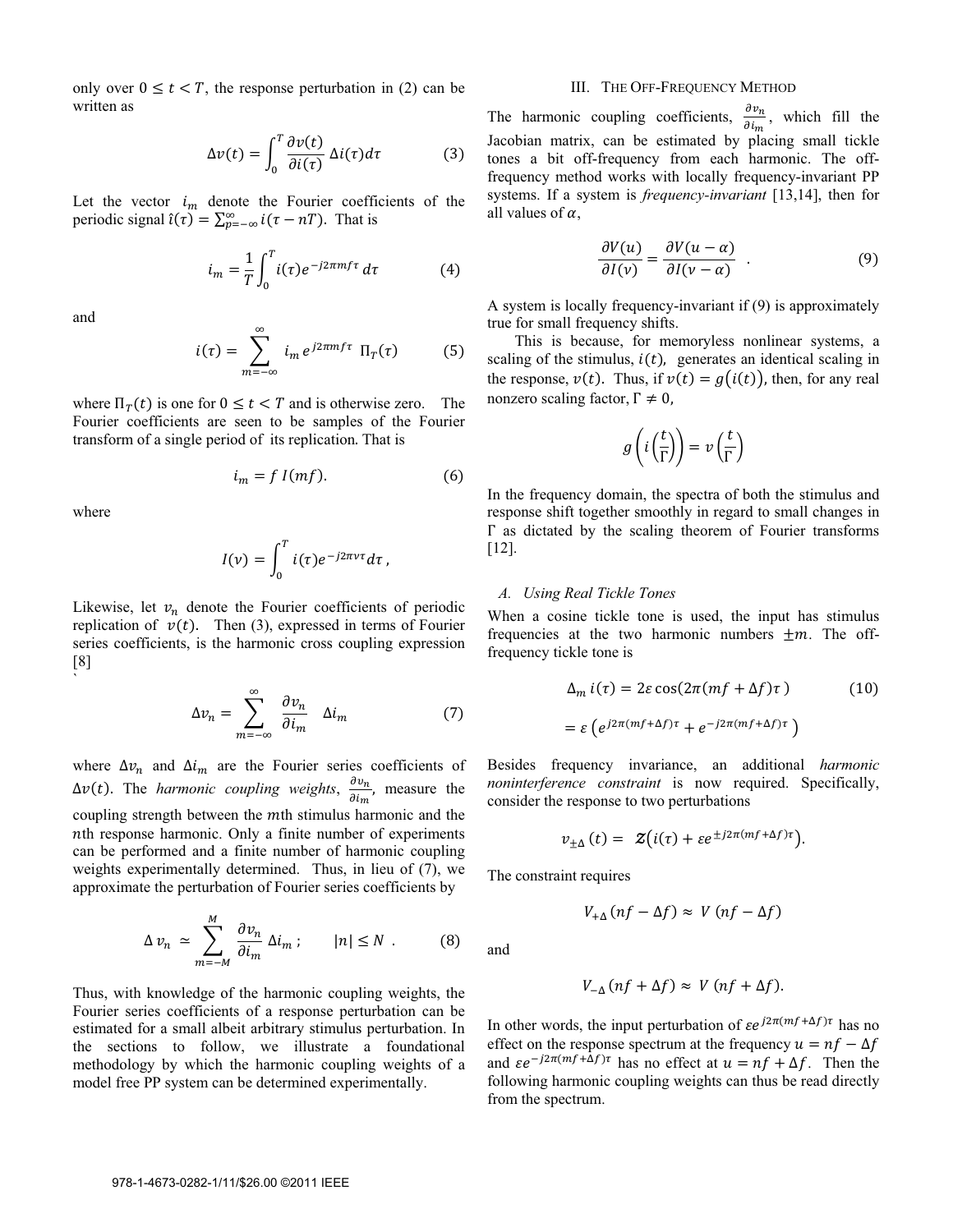$$
\varepsilon \frac{\partial v_n}{\partial i_m}
$$
 at frequency  $u = nf + \Delta f$ 

and

$$
\varepsilon \frac{\partial v_{-n}}{\partial i_m}
$$
 at frequency  $u = nf - \Delta f$ .

The off-frequency technique allows estimation of the<br>homonic counting woights  $\frac{\partial v_n}{\partial t}$  and  $\frac{\partial v_{-n}}{\partial t}$  with a single harmonic coupling weights  $\partial i_m$ and  $\frac{\partial v_{-n}}{\partial i_m}$  with a single experiment for all n. This experiment must be repeated for all

**stimulus** 

values of m. Each experiment finds the harmonic coupling weights for all response harmonics in terms of a single excitation harmonic. Each repetition of the experiment provides these harmonic coupling weights for a different excitation harmonic. This is illustrated in Figure 1. A simulation illustration using a hyperbolic tangent to model an amplifier with saturation is shown in Figure 2. Details are in the captions.

Polynomial nonlinearities, a special case of the memoryless nonlinearity  $v(t) = g(i(t))$ , have harmonic coupling weights that can be characterized analytically. Define the polynomial

$$
g(i) = \sum_{p=0}^{P} \alpha_p i^p \qquad (11)
$$

where the  $\alpha_p$ 's are real coefficients. In Appendix A, we show that

$$
\frac{\partial v_n}{\partial i_m} = \sum_{p=0}^P \alpha_p p \, i_{n-m}^{(p-1)*} \tag{12}
$$

where  $(n-1)*$ is the  $n$ -fold autoconvolution of the Fourier series coefficients,  $i_m$ . This example will be continued in the next section.

#### IV. *MULTIPLEXING OFF-FREQUENCY MEASUREMENTS*

Within the limitations of the model, numerous harmonic coupling weights can be measured simultaneously in a single measurement. In the multiplexing off-frequency measurement, multiple tickle-tones can be applied, with the spacing between the tickle tone and the harmonic frequency different for each harmonic. Specifically, for some range of *n* and *m*, a single experiment suffices to measure  $\frac{\partial v_n}{\partial i_m}$  and  $\partial v_n$ l.

 $\partial i_{-m}$ Let

$$
i_{\Delta}(\tau)=i(\tau)+\Delta i(\tau)
$$

where  $i(t)$  has a Fourier series in (5). The perturbation,  $\Delta i(\tau)$ , is assumed to be a trigonometric polynomial with fundamental frequency  $f + \Delta f$ , i.e.

$$
\Delta i(\tau) = \sum_{m=-M}^{M} \Delta i_m \, e^{j2\pi m (f + \Delta f)\tau} \tag{13}
$$

where  $M$  is the number of harmonic coupling weights to be measured. (13) represents the input polynomial in the multiplexing off-frequency case, and differs from the



 Figure 1: Illustration of the off-frequency method of determining harmonic coupling weights for a PP system. On top is the spectrum of the stimulus,  $i(\tau)$ , and the spectrum of the response,  $v(t)$ , is on the bottom. Both signals are periodic with period  $T = 1/f$  and therefore have their harmonics at integer values of f. A tickle tone,  $\Delta i(\tau) = 2\varepsilon \cos(2\pi(mf + \Delta f)\tau)$ , is added and appears in the stimulus spectrum with weight  $\varepsilon$  at the two frequencies  $\pm (mf +$  $\widehat{\Delta f}$ ). If the PP system,  $\overline{z}$ , obeys the harmonic noninterference and frequency invariant constraints, the harmonic coupling weights,  $\varepsilon \frac{\partial v_n}{\partial x_i}$  $\frac{\partial v_n}{\partial i_m}$  and  $\mathcal{E}$   $\frac{\partial v_n}{\partial i_m}$  $\frac{\partial^2 u}{\partial i_{-m}}$  can be read at the output at frequencies  $nf + \Delta f$  and  $nf - \Delta f$  for all values of n.

traditional off-frequency excitation described by (10) in that the *m* is distributed over the  $f + \Delta f$  term. For example, this means that for a situation where the fundamental excitation frequency is 1 GHz and the tickle-tone spacing is 10 kHz, then for the multiplexing case, the first harmonic tickle-tone is placed at 1.000010 GHz, the second harmonic tickle-tone is placed at 2.000020 GHz, and the third harmonic tickle-tone is placed at 3.000030 GHz, and so forth. For the special case where all of the perturbations are the same, *i.e.* 

$$
\Delta i_m = \varepsilon, \tag{13}
$$

becomes the superposition of tickle tones

$$
\Delta i(\tau) = \varepsilon \sum_{m=-M}^{M} e^{j2\pi m (f + \Delta f)\tau}
$$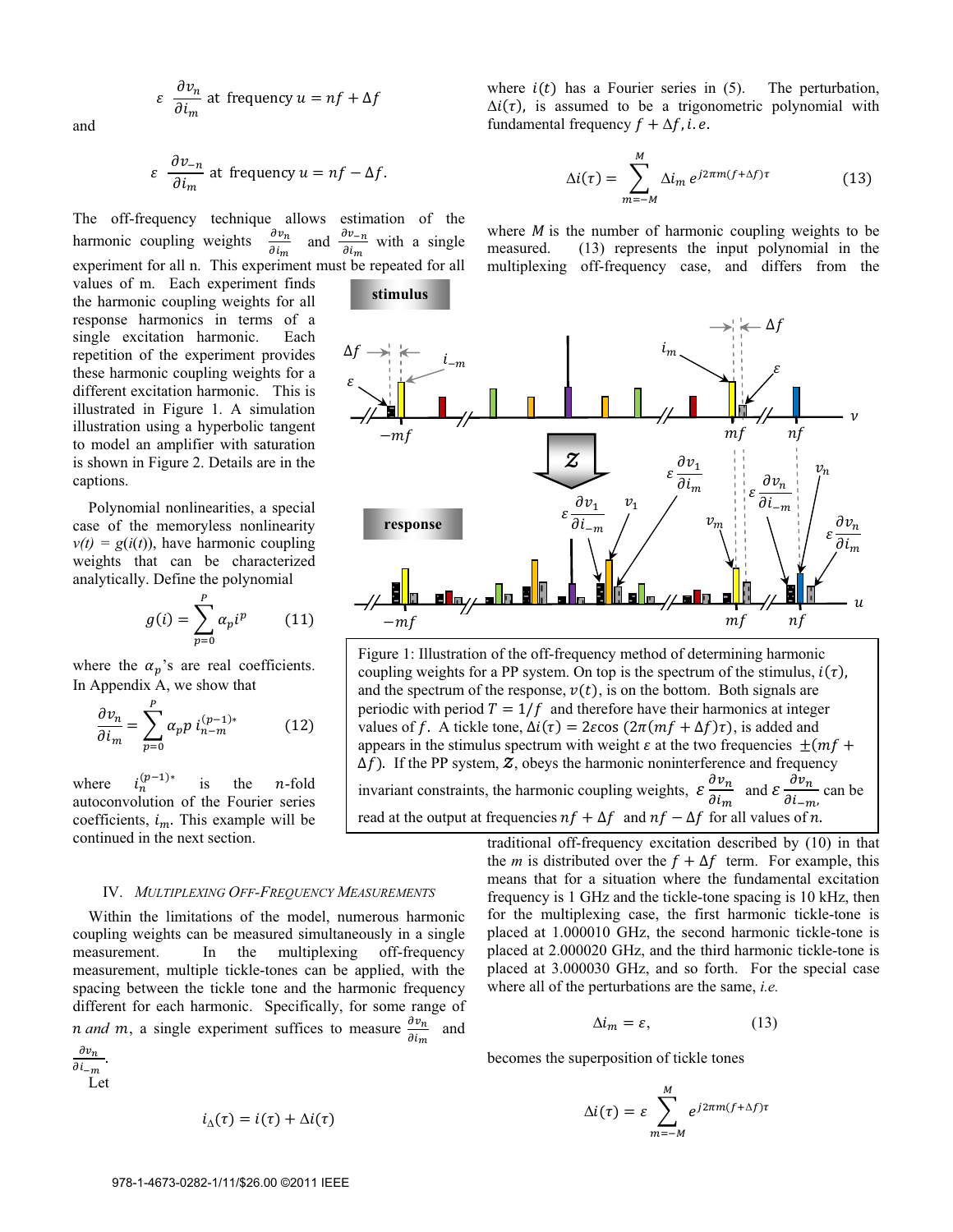

Figure 2: A simulation illustration the off-frequency method of finding harmonic coupling weights. A period of the stimulus,  $i(\tau) = \sin(\pi \cos(2\pi f \tau))$  where  $f = 50/4000$ , is shown in (a) with the tickle tone 2  $\varepsilon \cos(2\pi (f +$  $\Delta f$  ) $\tau$ ) where  $\Delta f = 7/4000$  and  $\varepsilon = 0.10$ . The sum of the two signals is shown in (a) with the dark bold line. The magnitude of the Fourier transform (spectrum) of this signal, shown in (b), is graphically indistinguishable from the spectrum of  $i(t)$  except for the tickle tones with weight appearing at  $+(f + \Delta f)$ . (The signal  $i(\tau)$  has only odd harmonics.) Shown in (c) with the light dashed line is the response  $v(t) = g(i(t)) = \tanh(3i(t))$ . The solid line is the response to the perturbation which is  $v_{\Delta}(t) = \tanh(3(i(t) + 2 \varepsilon \cos(2\pi (f + \Delta f)t)))$ . The magnitude of the spectra of  $v(t)$  and  $v_A(t)$ , shown in (d), are again graphically indistinguishable except for the small terms at  $\pm\Delta f$  from each harmonic. The amplitude of these terms are mined to (for positive frequencies) to obtain the harmonic coupling weights about the operating points of  $i(\tau)$  and  $v(t)$ .

$$
= (2M + 1) \operatorname{array}_{2M+1} \left( (f + \Delta f) \tau \right) \tag{14}
$$

where the array function is defined by [11]

$$
array_K(\tau) := \frac{\sin(\pi K \nu)}{K \sin(\pi \nu)}
$$

As  $M \to \infty$ ,  $(2M + 1)$  array<sub>2M+1</sub>( $\tau$ ) approaches a string of Dirac deltas [12].

Our goal is to use  $i_{\Delta}(t)$  to determine

$$
\frac{\partial v_n}{\partial i_m}
$$
 and 
$$
\frac{\partial v_n}{\partial i_{-m}}
$$
 for  $0 \le m \le M$ .

When  $\Delta i(\tau)$  is real,  $\Delta i_{-m} = \Delta i_m^*$ . We assume all of the frequency components, as illustrated in Figure 3, obey not only the frequency noninterference constraint, but a crossfrequency noninterference constraint, *e.g.* the tickle tone components at, say,  $m = 2$ , are assumed to not effect the response perturbation for  $m = 1$ . This rule requires that there be no substantial intermodulation products sourced from a pair of tickle tones. For the multiplexing to work, the only intermodulation producing substantial products must result

from the mixing of a tickle tone with a large-signal harmonic frequency. As an example of unwanted cross-frequency noninterference, the tickle tone input from the third harmonic (in the above example, at 3.000030 GHz), could intermodulate with the second harmonic tickle-tone input (at 2.000020 GHz) to give a response that would interfere with the response from the first-harmonic tickle-tone (at 1.000010 GHz). However, as long as the only substantial intermodulation occurs between a tickle-tone and a harmonic, the multiplexing technique will be successful. If this is the case and the frequency invariant property is also sufficiently present, then the stimulus component at  $v = m(f + \Delta f)$  with weight  $\Delta i_m$  generates content at the response frequencies  $u = nf + m\Delta f$  with amplitude  $\Delta i_m \frac{\partial v_n}{\partial i}$  $\frac{\partial v_n}{\partial i_m}$ . Likewise, the  $\Delta i_{-m} = \Delta i_m^*$  stimulus terms  $v = m(f - \Delta f)$  appear in the response with weight  $\Delta i_{-m} \frac{\partial v_n}{\partial x^2}$  $\frac{\partial v_n}{\partial t_{-m}}$  at frequencies  $u = nf -m\Delta f$ . Thus, a single experiment suffices to measure numerous harmonic coupling weights.

Figure 4 shows a simulation demonstrating the spectrum of a nonlinear system output for a multiplexed tickle-tone excitation. The plots are described in the caption of the figure. The fundamental frequency of the large-signal excitation is 50 Hz for this demonstration, and the nonlinearity is of a typical saturating device: a *tanh* expression as shown in the caption.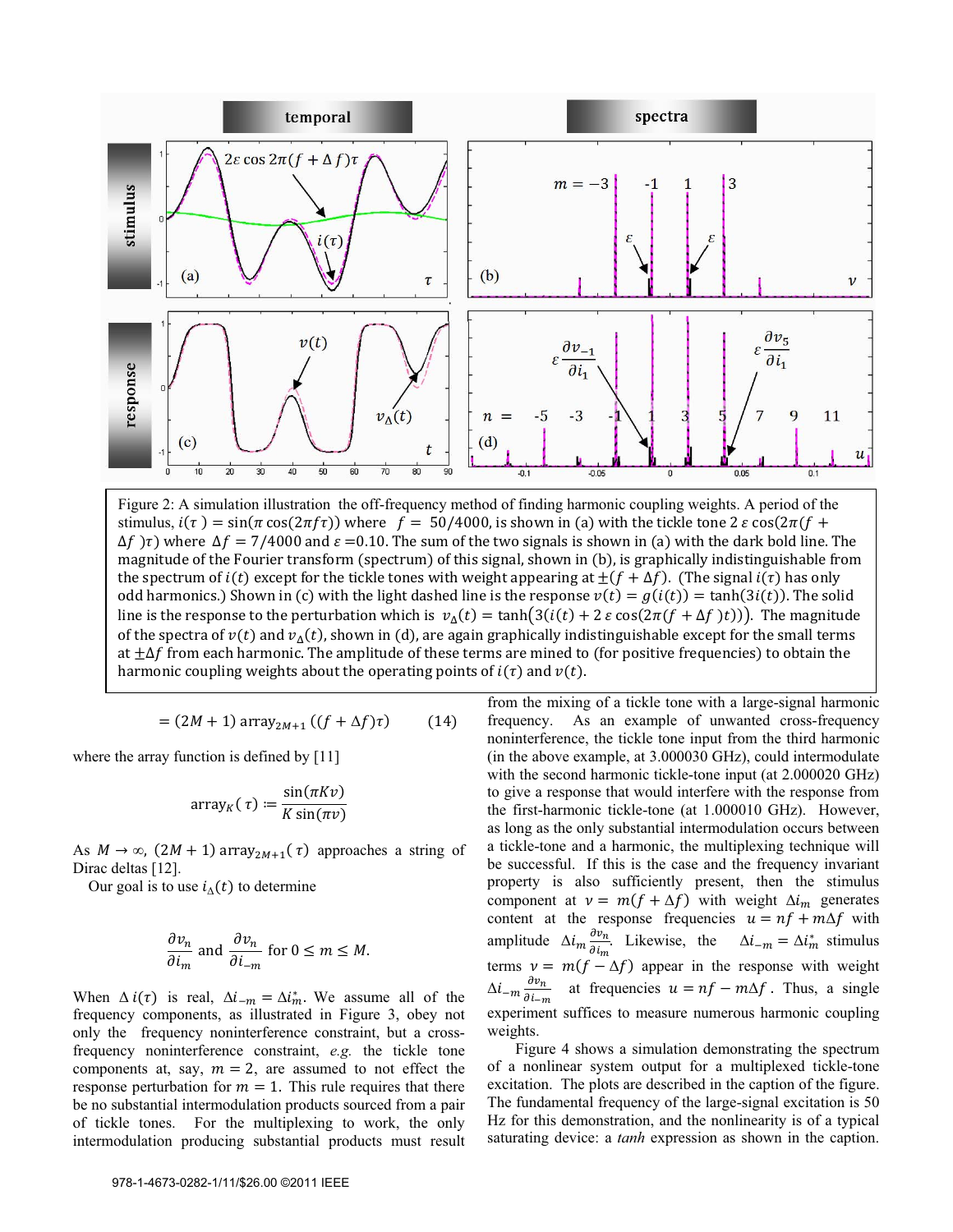For simplicity, tickle tones are only generated for the first and second harmonics. The center plot shows a slightly more zoomed-in vertical scale, revealing tones resulting from intermodulation between tickle tones and main harmonics. The components resulting from negative-frequency terms are on the lower side of the harmonics, and the components resulting from positive-frequency terms are on the upper side of the harmonics. The bottom plot is still more zoomed-in and reveals all of the terms resulting from the tickle tones. Tickleoutputs resulting from second-harmonic excitation (both positive and negative frequency inputs) are located twice the value of  $\Delta f$  from the harmonic. Thus for two simultaneous tickle-tone excitations, there are 5 terms corresponding to each harmonics (main harmonic, fundamental-frequency related output, and second-harmonic related output) rather than just three as occur in a more traditional tickle-tone excitation (tickle-tone excitation at only one harmonic at a time). In constructing measurement equipment to create this multiplexed tickle-tone excitation, it is anticipated that a multi-tone generator could be used for the excitation.

# *A. Polynomials*

 The multiplexing off-frequency approach can be derived analytically for memoryless polynomials. In practice, doing so is unnecessary because, for memoryless nonlinearities, a single set of measurements is needed to specify the defining function.

 For the polynomial in (11) we obtain the perturbed response linearity in (16). In Appendix B, we show the weight of the spectrum of  $\Delta v(t)$  at frequency  $nf + m\Delta f$  is

$$
\Delta i_m \sum_{p=0}^{P} p \alpha_p i_{n-m}^{(p-1)*} \Delta i_n = \frac{\partial v_n}{\partial i_m} \Delta i_m \tag{15}
$$

Since  $\Delta i_m$  can be measured from the tickle signal, a number of harmonic coupling weights can be generated from a single measurement. For polynomial nonlinearities, the multiplexing off-frequency approach is therefore mathematically exact.

# V. CONCLUSIONS

A frequency multiplexing technique for tickle-tone excitation has been presented to measure the nonlinear network parameters of periodicity preservation (PP) systems. This approach works for systems where frequency noninterference constraints and cross-frequency noninterference constraints are present, and allows the all of the Jacobian (perturbation) parameters to be found with a



Figure 3. Illustration of simultaneous multiplexed off-frequency measurement of numerous harmonic coupling weights. As is shown in the top figure, the stimulus,  $i(t)$ , has cosinusoid tickle tones applied at frequencies  $m(f + \Delta f)$  there  $T = 1/f$  is the period of the periodic signals  $i(t)$  and  $v(t)$ . In this example, all of the amplitudes are  $\varepsilon$ . If the PP system conforms to frequency invariant and cross interference constraints, then numerous harmonic coupling weights can be measured from the response as shown in the bottom figure. At frequencies  $u = nf \pm m\Delta f$  we measure  $\epsilon \frac{\partial v_n}{\partial x_i}$  $\frac{\partial v_n}{\partial i_m}$ .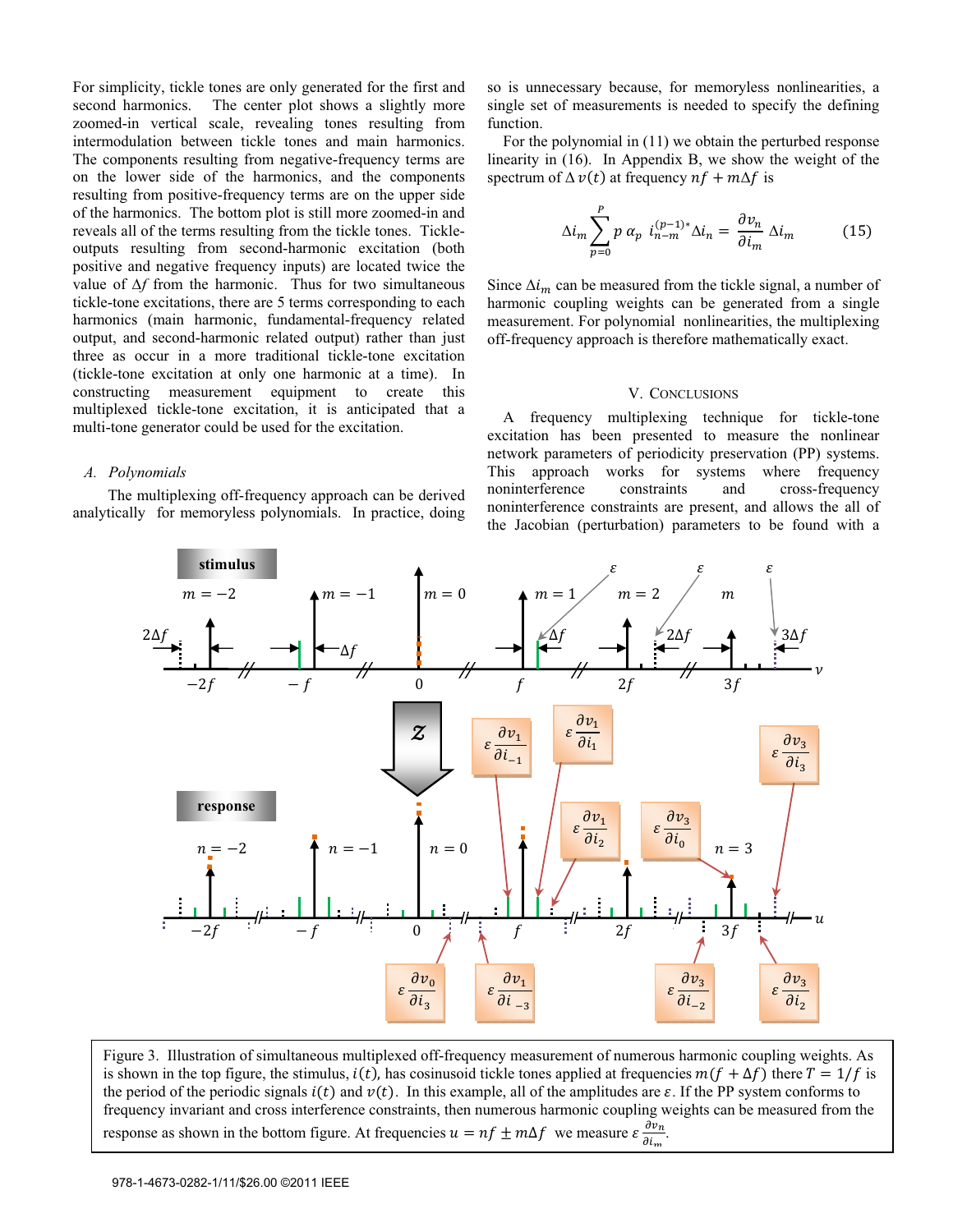single measurement. This work can significantly eliminate measurement iterations in extractions of nonlinear network parameters such as the X-parameters and the S-functions for devices possessing nonlinearities such that the tickle-tones do not significantly intermodulate with each other, but only intermodulate substantially with harmonics of the large-signal operating condition. The results of this work will decrease the number of measurements required by a factor equal to the number of harmonics being considered in the nonlinear

a small input perturbation gives

$$
g(i(t) + \Delta i(t)) \coloneqq \sum_{p=0}^{P} \alpha_p(i(t) + \Delta i(t))^p
$$

$$
\approx \sum_{p=0}^{P} \alpha_p(i^p(t) + pi^{p-1}(t)\Delta i(t))
$$



Figure 4. A simulation demonstrating the multiplexing tickle tones illustrated in Figure 3. The input operating point is  $i(t) = cos(2\pi ft)$  where  $f = 50$ . The input is subjected to a nonlinearity,  $g(i) =$  $\tanh(3i)$ . Two tickle tones are added to the input equal to  $\Delta i(t) = 2\varepsilon \cos(2\pi (f + \Delta f)t) + 2\varepsilon \cos(4\pi (f +$  $\Delta f$ ) where  $\Delta f = 7$  and  $2\varepsilon = 0.0250$ . The signal  $i_{\Delta}(t) = i(t) + \Delta i(t)$  for  $t = 1.4000$  is passed through the nonlinearity to give the output,  $v_{\Delta}(t) = g(i(t))$ . The magnitude of the Fourier transform (DFT) of the output,  $|V_{\Delta}(u)|$ , is shown above. The three plots shown are of the same function, albeit over different ranges. Some harmonic coupling weights are labeled in the middle plot.

network parameter determination. As a next step, software routines will be constructed to evaluate the nonlinear PP parameters from the spectral output for the multiplexed case. Comparisons will be performed for prediction capability of different nonlinearities from nonlinear PP parameters extracted under (1) single tickle-tone excitation and (2) multiplexed simultaneous tickle-tone excitation. Limitations of this multiplexing approach can be studied in such a scenario.

*VI. APPENDIX*

*A. Proof of (12)* 

Since

$$
v(t) = g\left(i(t)\right) = \sum_{p=0}^{P} \alpha_p i^p(t)
$$

$$
= v(t) + \Delta v(t) \tag{16}
$$

where the approximation to the output perturbation is

$$
\Delta v(t) = \sum_{p=0}^{P} \alpha_p p i^{p-1}(t) \Delta i(t). \tag{17}
$$

In terms of Fourier series coefficients, an equivalent statement is

$$
\Delta v_n = \sum_{p=0}^P \alpha_p p \, i_n^{(p-1)*} * \Delta i_n
$$